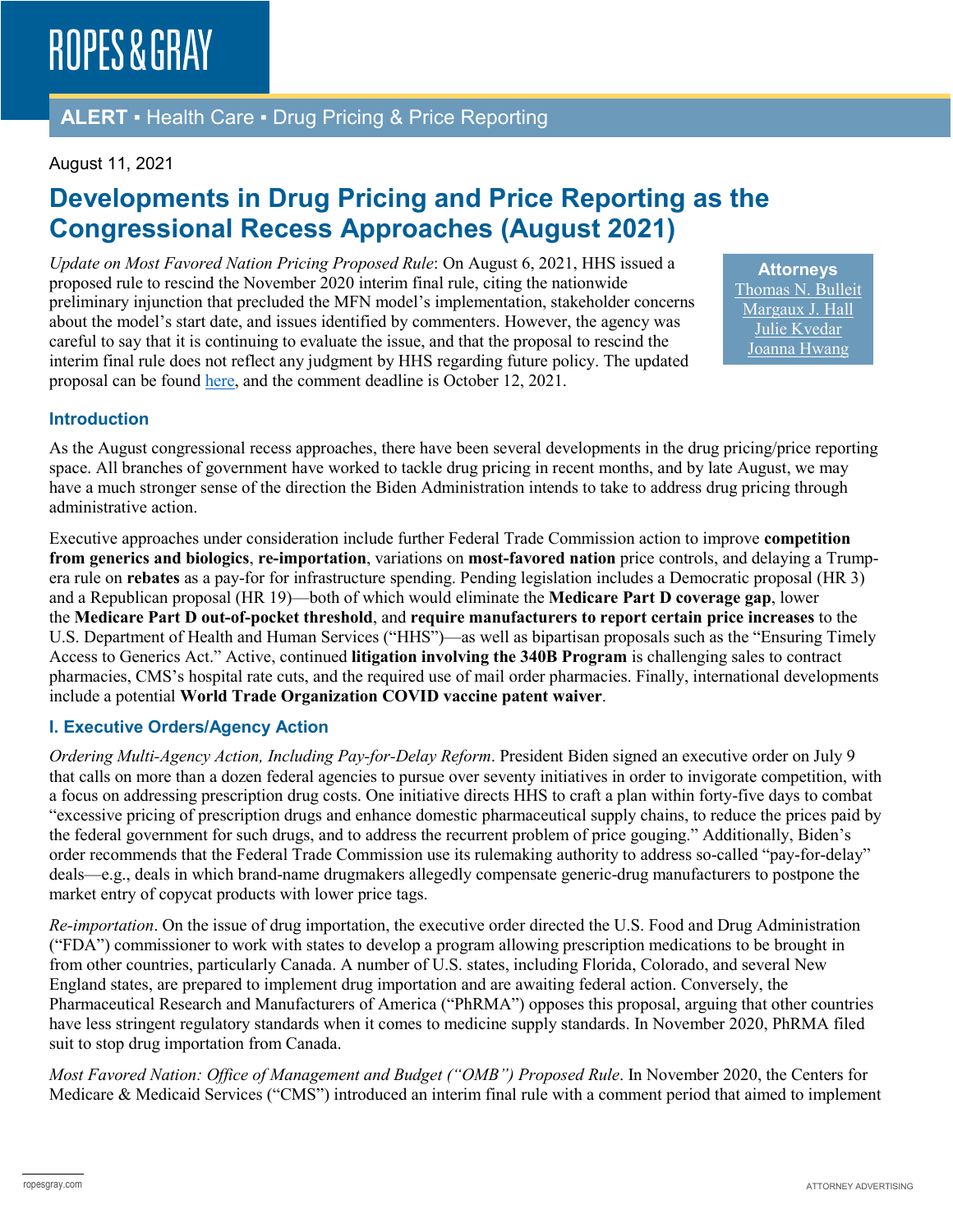# **ROPES & GRAY**

### **ALERT** ▪ Page 2

a nationwide Most Favored Nation ("MFN") Medicare fee-for-service payment model (the "MFN Model"). According to the OMB, the MFN Model intended to test whether more closely aligning payment for Medicare Part B drugs and biologicals with international prices, thus removing incentives to use higher-cost drugs, could control unsustainable growth in Medicare Part B spending without adversely affecting quality of care for beneficiaries. In July 2021, what appeared to be a new version of the MFN drug pricing rule arrived at the OMB for review. At the time, there was speculation regarding whether this proposed rule would rescind the Trump Administration MFN proposal, or whether the Biden Administration would propose its own MFN rule. The interim final rule, and the OMB description of the pending proposed rule, contrasted with Senator Ron Wyden's proposal (discussed below), which would empower HHS to negotiate drug prices and cap the price of certain drugs based on the negotiated "maximum fair price" of each drug. On August 6, 2021, this speculation was laid to rest when HHS issued a proposed rule to rescind the November 2020 interim final rule, citing the nationwide preliminary injunction that precluded the MFN model's implementation, stakeholder concerns about the model's start date, and issues identified by commenters. However, the agency was careful to say that it is continuing to evaluate the issue, and that the proposal to rescind the interim final rule does not reflect any judgment by HHS regarding future policy.

*Drug Rebate Rule Delay as Infrastructure Pay-for*. Senate Democrats are considering agreeing to a GOP proposal to delay the Trump Administration's drug rebate rule to help fund infrastructure legislation. The rule would eliminate a safe harbor for Medicare Part D rebates and replace it with a new protection for discounts offered at the point of sale. The rebate rule has been estimated to be very costly to government—it is projected to increase federal spending by \$177 billion through 2029—and repealing the rule could help pay for both a bipartisan infrastructure deal and Democrats' more sweeping infrastructure proposal. The Biden Administration already delayed the regulation's effective date until January 1, 2023, but the Democrats' proposal would extend this delay. The pharmaceutical industry is strongly opposed to delaying the rebate rule. A PhRMA spokesperson stated that the rebate rule provides patients with meaningful relief at the pharmacy counter.

#### **II. Legislative Proposals: Part D Redesign and Drug Pricing Transparency Reform**

Both Democrats and Republicans have introduced bills focusing on drug pricing transparency and other drug pricing reforms.

*Democratic Proposals: Direct Price Negotiations and More Transparency*. The Democratic proposal (HR 3), called the "Elijah E. Cummings Lower Drug Costs Now Act," was introduced in the House on April 22, 2021. HR 3 builds upon bipartisan proposals to restructure Part D that were introduced in 2019. House Democrats' draft bill would tack a sweeping drug price negotiation bill to Biden's infrastructure package; however, the bill faces long odds in the Senate. HR 3 would allow the federal government to negotiate selected drug prices in Medicare and make those same negotiated prices available to commercial health insurance plans. It also would require a drug's "maximum fair price" to be published in the Federal Register, and it would require drug manufacturers to report certain price increases to the government and pay a rebate back to the federal government if they increase the price of their prescription drugs faster than permitted. In June, Democratic Senator Ron Wyden released a framework for a related proposal to lower prescription drugs prices; his proposal would authorize the Secretary of HHS to negotiate Medicare drug prices with pharmaceutical companies, based on a determined "fair price" for each selected drug. It also would extend drug pricing reforms to other, non-Medicare insurance programs, including employer-based and commercial plans.

*Republican Proposals: Less Sweeping Reforms and More Study*. The Republican proposal (HR 19), called the "Lower Costs, More Cures Act of 2021," was introduced in the House on April 21, 2021. It does not contain provisions relating to international reference pricing or direct negotiation of drug prices. Rather, the proposal focuses on other changes, such as Part B reimbursement changes that include establishing a variable average sales price-based payment rate methodology for drugs and biological products. The proposal also would expand the Medicaid drug rebate program's definition of "covered outpatient drug" to include certain drugs paid for as part of a bundle. Additionally, HR 19 would create a value-based pricing agreement pathway, limit pharmacy reimbursement in connection with Medicaid managed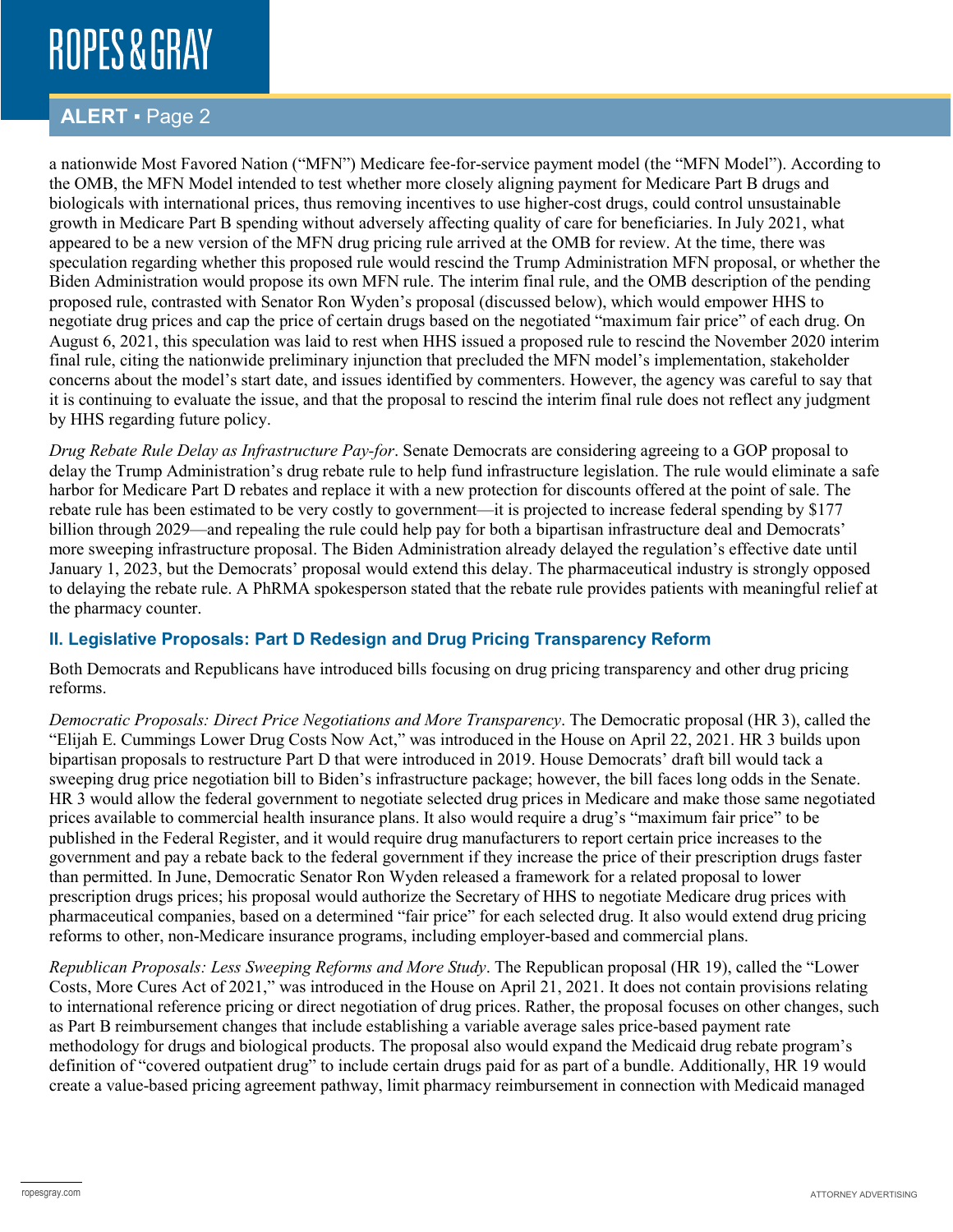# **ROPES & GRAY**

## **ALERT** ▪ Page 3

care dispenses to an ingredient cost plus a dispensing fee (restricting 340B covered entity profits on the "spread"), and mandate wholesale acquisition cost reporting.

Both proposals would implement sweeping changes related to Medicare Part D drug coverage and drug pricing transparency reform. Both proposals would eliminate the Part D coverage gap and lower the out-of-pocket threshold: HR 19 would lower the threshold to \$3,100; HR 3 to \$2,000. HR 19 would require manufacturers to report certain price increases to HHS, which would post such manufacturer reports on the HHS website. HR 3 includes drug pricing transparency requirements similar to those in HR 19, requiring manufacturers to report to HHS certain price increases, which HHS then would post on its website.

*Bipartisan Proposals*. In addition, there have been bipartisan legislative proposals in this space, and the issue of drug pricing seems to be a frequent bipartisan discussion topic. For example, in 2020, Republican Senator Chuck Grassley introduced a bipartisan bill, the "Prescription Drug Pricing Reduction Act," that serves as the blueprint for this session's bills. That bill focused on lowering drug prices, improving Part D, and eliminating impediments to competition. The Prescription Drug Pricing Reduction Act originally had support from Senator Wyden and others on the Finance Committee, so it suggests a potential compromise approach that could receive bipartisan support. Additionally, Senator Grassley recently met with a group of moderate House Democrats to discuss a bipartisan approach to lowering prescription drug prices. Grassley proposed to replace price negotiation and MFN with inflationary rebates, limiting drug price increases to the rate of inflation. A distinct but still potentially meaningful approach to improving generic competition is the "Ensuring Timely Access to Generics Act." Introduced in the Senate on March 3, 2021 by Senators Rubio (R), Shaheen (D), Cassidy (R), and Bennet (D), the legislation would enhance the FDA's power to reject citizen petitions if they believe that the primary purpose of the petition is to delay the approval of an application, and would set a time limit to ensure that citizen petitions are submitted in a timely manner.

#### **III. Litigation Developments: 340B Program and Others**

*Challenging Sales to Contract Pharmacies*. There have been a number of developments regarding contract pharmacies, and there likely will be certain changes in the 340B program's approach to contract pharmacies over the next year. Ongoing litigation regarding contract pharmacy arrangements focuses on whether manufacturers are required to extend 340B discounts to contract pharmacies. There are multiple active court cases, some of which appear likely to reach a decision by late August or early September (although there is no firm date for a decision in any case). The cases include Eli Lilly (S.D. Indiana), which held oral arguments on July 30; Sanofi (D. New Jersey), which has completed briefing and has not yet set a date for oral arguments; and AstraZeneca (D. Delaware), which is scheduled to complete briefing by August 6 and has set oral arguments for September 14. Additionally, the Novartis and United Therapeutics cases (D.D.C.) will be considered together; briefing in those matters will conclude by mid-September, with oral argument occurring sometime in October.

At issue in all of these cases is the validity of the U.S. Health Resources and Services Administration ("HRSA") May 2021 letters to specific manufacturers that mandated that the manufacturers extend 340B discounts to contract pharmacies. Those letters are at issue, as the agency has withdrawn its December 2020 general guidance document reflecting its intent to enforce the requirement that manufacturers extend 340B discounts to contract pharmacies. This withdrawal came after a federal judge denied HHS' motion to dismiss the AstraZeneca lawsuit, which alleged that the advisory opinion violated federal law. While many of these cases started as motions for preliminary injunctions, there do not appear to be any active emergency motion requests, most likely because HRSA is not currently applying the contested policy. As such, exactly when any of these courts may rule on the merits is difficult to predict, but there seems to be some momentum to reach a decision sooner rather than later.

In light of these developments, it is not clear how the Biden Administration plans to proceed, but it continues to stand by its May 2021 letters as appropriate and lawful. Those letters demanded compliance by June 1, but the manufacturers seem to have indicated that they will not comply while the litigation is still pending.